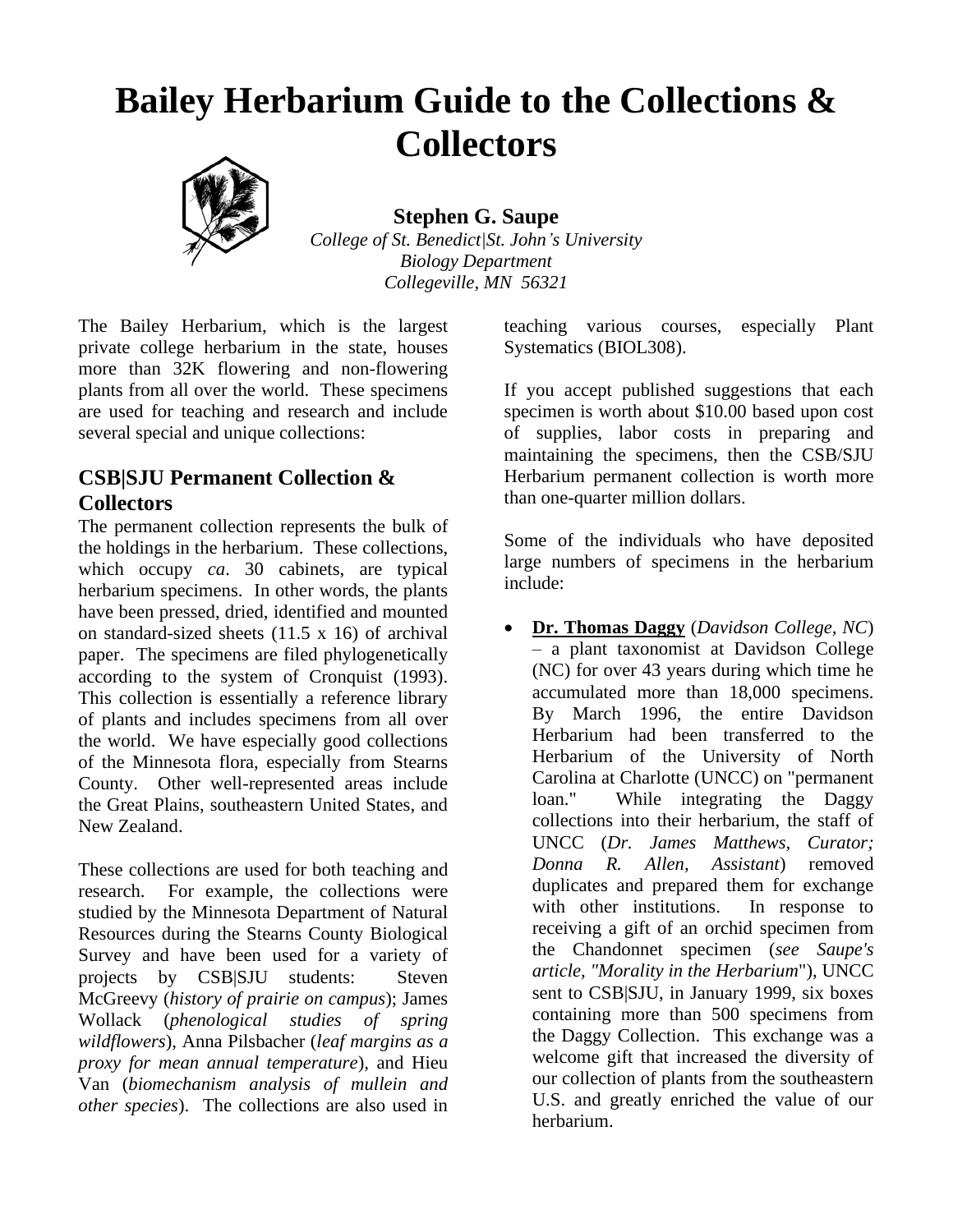- **Fr. James Hansen** *(St. John's Abbey)* Father James was the first large-scale collector at Saint John's. He made extensive collections of plants, lichens, mosses and fungi from the Collegeville area. His work serves as the base for the original Saint John's Herbarium.
- **Dr. Stephen Saupe** *(CSB|SJU Biology Department)* – deposited a variety of collections including *ca*. 200 plants from New Zealand, fungi, lichens, and vascular plants from central Minnesota.
- **Sister Remberta Westkaemper** *(St. Benedict's Monastery)* – made an exhaustive collection of primarily vascular plants from Stearns County (MN). This collection served as the basis for the original St. Benedict's Herbarium.
- **Dr. Nick Zaczkowski** *(CSB|SJU Biology Department)* – conducted extensive surveys of plants from the Great Plains (especially North Dakota) and central Minnesota. Dr. Zaczkowski deposited numerous specimens in the Herbarium during his association as staff and Curator.

## **Teaching Collection**

This collection includes *ca*. 10 cases full of specimens that are used strictly for teaching. These specimens are either duplicates of permanent collections or are unsuitable (*i.e*., lack of sufficient collection) to include in the permanent collections. Many of these plants were made by students during BIOL308. The teaching collection is arranged alphabetically by family. This collection also includes a small collection of frozen specimens. These specimens are collected during the flowering season and placed in a deep freeze until needed by classes. Because this technique preserves the structure and color of the flower much better than drying it is ideal for teaching purposes.

## **Laminated Collection**

The herbarium has a collection of more than 500 specimens that have been laminated. These specimens are used primarily for teaching because the lamination process makes them more durable than a regular herbarium specimen and hence, can survive the relatively rough treatment they receive in the classroom. The specimens have been laminated by one of two methods: (1) Contac© Paper – in this method the specimen is simply covered with clear Contac© Paper. In a typical mount, a full-sized herbarium specimen is placed on a cardboard drier and then this unit is covered. The cardboard backing strengthens the specimen and minimizes damage; or  $(2)$ Machine Laminator – this technique uses a commercial laminator to attach the specimen to a sheet of tag board. The advantage of this technique is that the entire unit is laminated, not just the front and sides as is done with Contac© Paper. Also, the machine-laminated specimens are much more attractive and easier to study because the plastic is more transparent and adheres more tightly to the specimen. Except when a specimen is needed quickly, our specimens are now laminated by machine.

## **Z.L. Chandonnet Collection**

This collection consists of about 6000 specimens from various parts of the world including the U.S., France, Canada, Puerto Rico, Switzerland and Algiers. Many date to 1888. According to a letter written by Sister Juliana, OSB, dated April 13, 1967, "*this collection was obtained by CSB before 1917. . . The original owner, Reverend Z.L. Chandonnet, indicated in his will that his Herbarium collection . . . was to be sold to a small college where it would be kept intact. Our college [CSB], he stated, was to have first chance to buy it…Father Chandonnet, a native of Minnesota, was forced by tuberculosis to spend a great deal of time out of doors. He started collecting plants and flowers as a hobby. His hobby led him to become one of the worlds' greatest botanists, highly honored and respected by his colleagues*." Chandonnet obtained many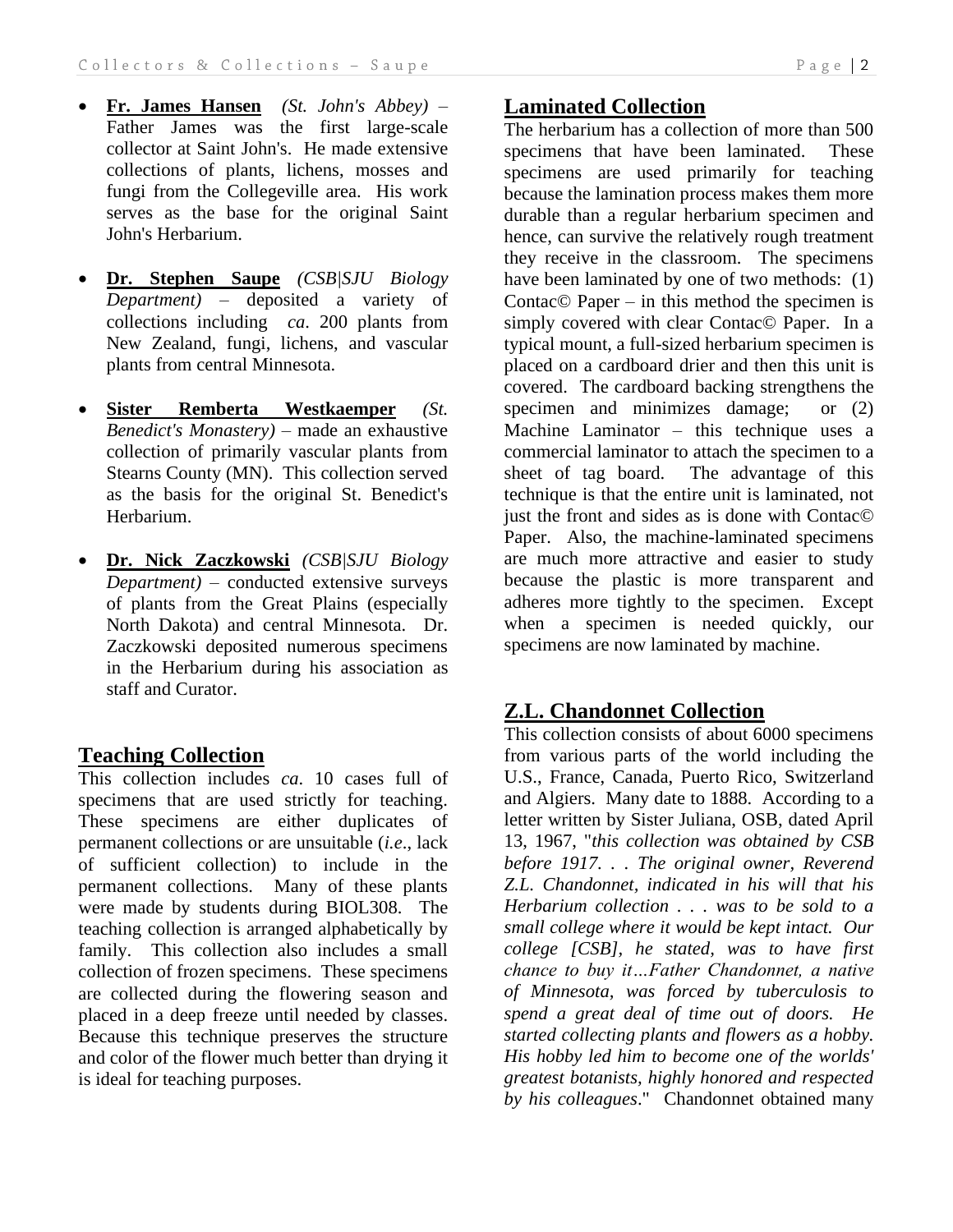of the specimens in the collection by trading with other botanists including such famous individuals as Charles Deam (*Flora of Indiana*) and Charles K. Dodge. In accordance with the request in his will, the CSB|SJU Herbarium has kept this collection intact – the Chandonnet collections are placed in separate folders designated by a red dot.

#### **Flora Exsicatta Austro-Hungarica**

On November 9, 1926, for \$2.12 in postage, Father James Hansen, who was curator of the St. John's Herbarium, received in the mail 10 boxes containing 2000 plant specimens from the Abbey of Seitenstetten in Austria. This collection was part of the *Flora Exsiccata Austro-Hungarica*.

As background, an "exsiccata" is a collection prepared by professional botanists to document the diversity of plants in a particular part of the world. The collectors would gather a large number, say 100, of each type of plant and then divide them into 100 separate collections that were typically sold to, or traded with, other institutions. Although exsiccata collections are no longer prepared, these once popular collections were sought by herbaria to improve their holdings.

The *Flora Exsiccata Austro-Hungarica* was commissioned by the Imperial Academy of Sciences. Dr. Anton von Kerner, Professor and Director the of Botanical Museum of the University of Vienna, is a famous botanist who was charged with the task of preparing the collection. He gathered a staff of 80 specialists and collectors who began work in 1881. At the time of Dr. Kerner's death in 1898, a total of 2,800 numbers had been issued. Work on the collection continued under the supervision of Dr. Karl Fritsch until he moved to Gras in 1902. He was succeeded by Dr. Richard von Wettstein, Director of the Imperial Botanical Garden of the University of Vienna and was assisted by Dr. Handl-Mazzetie and I. Doerfler. A total of 4000

numbers were issued for the complete *Flora Exsiccata Austro-Hungarica*.

Each botanist who participated in the *Exsiccata* received a set of plants as partial restitution for their services. The Abbey at Seitenstetten owned two sets of the *Exsiccata* because Fr. Pius Stasser OSB and Fr. Bernard Wagner OSB, both who taught at the highly acclaimed high school of the Abbey, participated in the project. Sadly, Fr. Bernard died after a long illness in 1894 before the collection was completed. As a consequence, the Abbey received only half of the 4000 numbers of the complete *Exsiccata*. It is this set of plants that the Abbot of the Seitenstetten Abbey, Dr. Theodore Springer OSB, offered for sale to Abbot Alcuin at Saint John's in February 1926. Upon advice from Fr. James that "the collection is of the highest authority and correspondingly valuable," St. John's sent Abbot Theodore a draft for \$100 in March 1926. This was a fabulous bargain for such a wonderful collection that reflects our Benedictine history.

In a letter he wrote to Fr. James in July 1931, Fr. Pius stated that the collection "…is a valuable scientific monument to the former famous Austro-Hungarian monarchy" and that the collection is unique because it "can hardly be found in bookstores [and] because of the small number printed…or for sale anywhere else. Only very few scientific institutes could be furnished with this study." The Bailey Herbarium is indeed lucky to own this important collection.

The specimens from this collection are intermixed with other specimens in the permanent collections of the herbarium. However, they can be readily identified by their label and in addition, they are stored in a white sheet of newsprint for added protection.